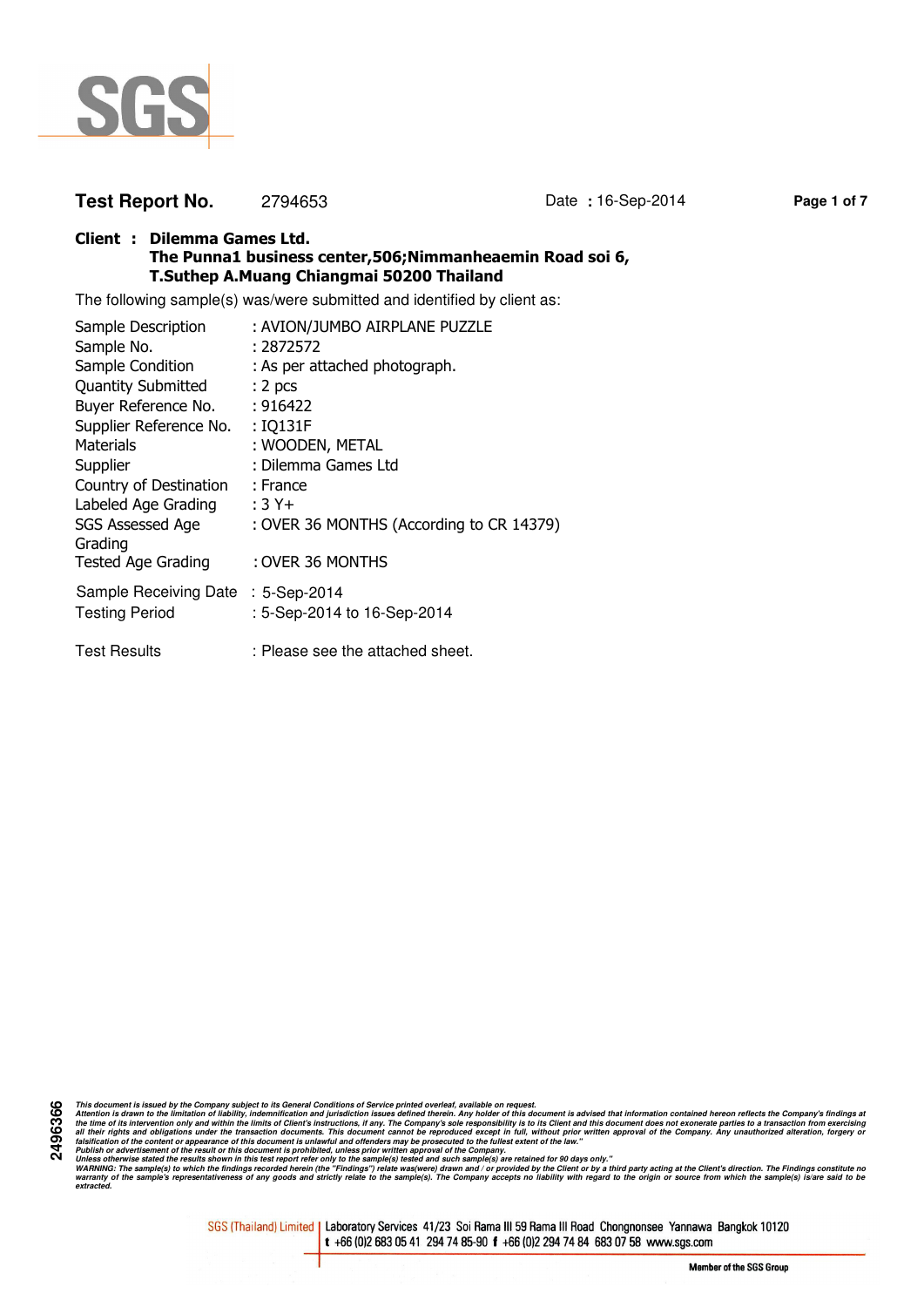

# **Test Report No.** 2794653 Date **:** 16-Sep-2014 **Page 2 of 7**

#### **Test Requested & Result Summary**

Test Requested :

For compliance with the European Standard on Safety of Toys :- 1. EN71 Part 1:2011+A3:2014 - Mechanical and Physical Properties

- 2. EN71 Part 2:2011+A1:2014 Flammability of Toys
- 3. EN71 Part 3:2013 Migration of certain elements

Result Summary :

Test Parameter Conclusion<br>1. EN71 Part 1:2011+A3:2014 - Mechanical and Physical Properties FASS 1. EN71 Part 1:2011+A3:2014 - Mechanical and Physical Properties PASS<br>2. EN71 Part 2:2011+A1:2014-Flammability of Toys

2. EN71 Part 2:2011+A1:2014-Flammability of Toys<br>3. EN71 Part 3:2013-Migration of certain elements PASS

3. EN71 Part 3:2013-Migration of certain elements

- Labeling requirement (Washing/Cleaning Label, CE mark, importer See Result on page 5 of 7 manufacturer mark (name,address),product identification) according to the Directive 2009/48/EC-Safety of toys

Remark : Test results in this report are applicable for the item tested and reflects the tested sample as received.

**Signed for and on behalf of SGS (Thailand) Limited**

**Rutchuporn Moungsom Laboratory manager - Toy and Hardgood**

This document is issued by the Company subject to its General Conditions of Service printed overled, available on regard.<br>Attention is drawn to the ilmitation of liability, indemnification and jurisdiction issues defined t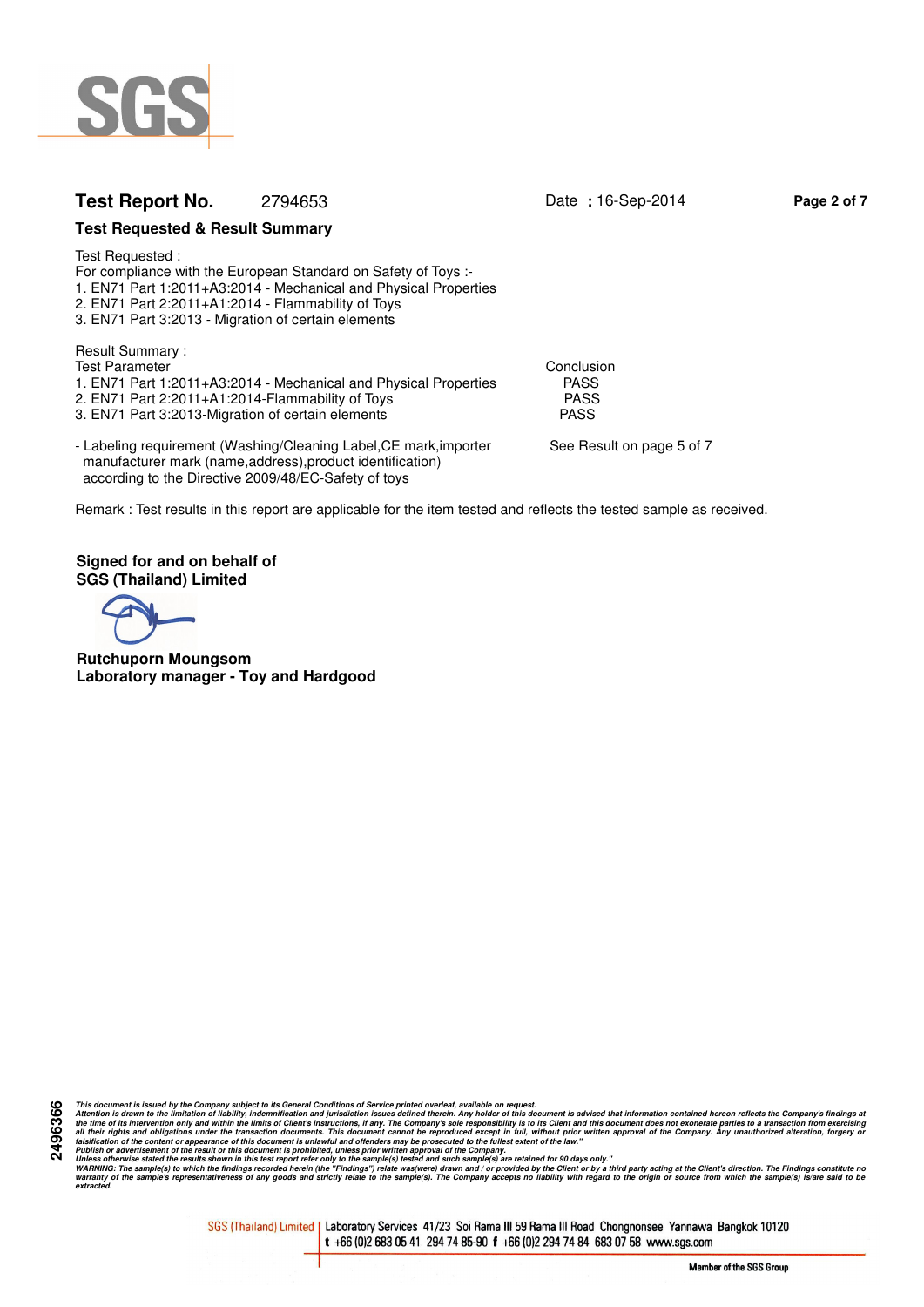

# **Test Report No.** 2794653 Date **:** 16-Sep-2014 **Page 3 of 7**

**TEST RESULTS**

### **Mechanical and Physical Properties**

Test Method : As specified in EN 71-1:2011+A3:2014

| <b>Clause</b>                 | <b>Description</b>                                                                                                                                                                                                                                                                                                                                                                                                                                                                                                                                                                                                                                                                                                                                                                                                                                                                                                                                                                                                                                                                                                                                                                                                                                                                                                                                                                                                                                                    | <b>Results</b>                                           |
|-------------------------------|-----------------------------------------------------------------------------------------------------------------------------------------------------------------------------------------------------------------------------------------------------------------------------------------------------------------------------------------------------------------------------------------------------------------------------------------------------------------------------------------------------------------------------------------------------------------------------------------------------------------------------------------------------------------------------------------------------------------------------------------------------------------------------------------------------------------------------------------------------------------------------------------------------------------------------------------------------------------------------------------------------------------------------------------------------------------------------------------------------------------------------------------------------------------------------------------------------------------------------------------------------------------------------------------------------------------------------------------------------------------------------------------------------------------------------------------------------------------------|----------------------------------------------------------|
| 4<br>4.1<br>4.7<br>4.8<br>4.9 | General requirements<br>Material cleanliness**<br>Edges<br>Points and metallic wires<br>Protruding parts                                                                                                                                                                                                                                                                                                                                                                                                                                                                                                                                                                                                                                                                                                                                                                                                                                                                                                                                                                                                                                                                                                                                                                                                                                                                                                                                                              | <b>PASS</b><br><b>PASS</b><br><b>PASS</b><br><b>PASS</b> |
| 5<br>5.1                      | Toys intended for children under 36 months<br>General requirements<br>(Remark: Small part was found. Therefore, the product should be warned in<br>accordance with 7.2.)                                                                                                                                                                                                                                                                                                                                                                                                                                                                                                                                                                                                                                                                                                                                                                                                                                                                                                                                                                                                                                                                                                                                                                                                                                                                                              | N/A                                                      |
| 6                             | Packaging                                                                                                                                                                                                                                                                                                                                                                                                                                                                                                                                                                                                                                                                                                                                                                                                                                                                                                                                                                                                                                                                                                                                                                                                                                                                                                                                                                                                                                                             | N/A                                                      |
| 7                             | Warnings, markings and instructions for use<br>(Note: It is drawn to your attention that the warnings, precautions and<br>instructions for use should be given in the national language(s) of the country<br>where the product is sold. Only English/ French was reviewed.)                                                                                                                                                                                                                                                                                                                                                                                                                                                                                                                                                                                                                                                                                                                                                                                                                                                                                                                                                                                                                                                                                                                                                                                           |                                                          |
| 7.1                           | General<br>(Remark: The manufacturer shall mark the warnings in a clearly visible, easily<br>legible and understandable and accurate manner on the product, on an<br>affixed label or on the packaging.<br>In addition, the warnings shall be included in the instructions for use which<br>accompany the product.<br>A toy shall not bear a warning that conflicts with the intended use of the toy,<br>as determined by virtue of its function, dimension and characteristics.<br>The warnings shall be preceded by the words "Warning" or "Warnings", as<br>appropriate. The word "Warning" or "Warnings" may be followed by e.g. an<br>exclamation mark.<br>Warnings which determine the decision to purchase the toy shall appear on<br>the consumer packaging or be otherwise clearly visible to the consumer<br>before the purchase.<br>Small toys that are sold without packaging (for example from a display box or<br>from a vending machine) shall have the appropriate warnings affixed to them.<br>In all cases the warning shall be clearly legible at the point of sale.<br>It is not sufficient to place the warning(s) only on a display box.<br>NOTE The requirement that warnings must be clearly visible to the consumer<br>at the time of purchase applies also in cases where the purchase is made<br>on-line (e.g. internet)<br>or by catalogue or by other means where the buyer does not have access to<br>the toy at the time of purchase.) | <b>PASS</b>                                              |

This document is issued by the Company subject to its General Conditions of Service printed overled, available on regard.<br>Attention is drawn to the ilmitation of liability, indemnification and jurisdiction issues defined t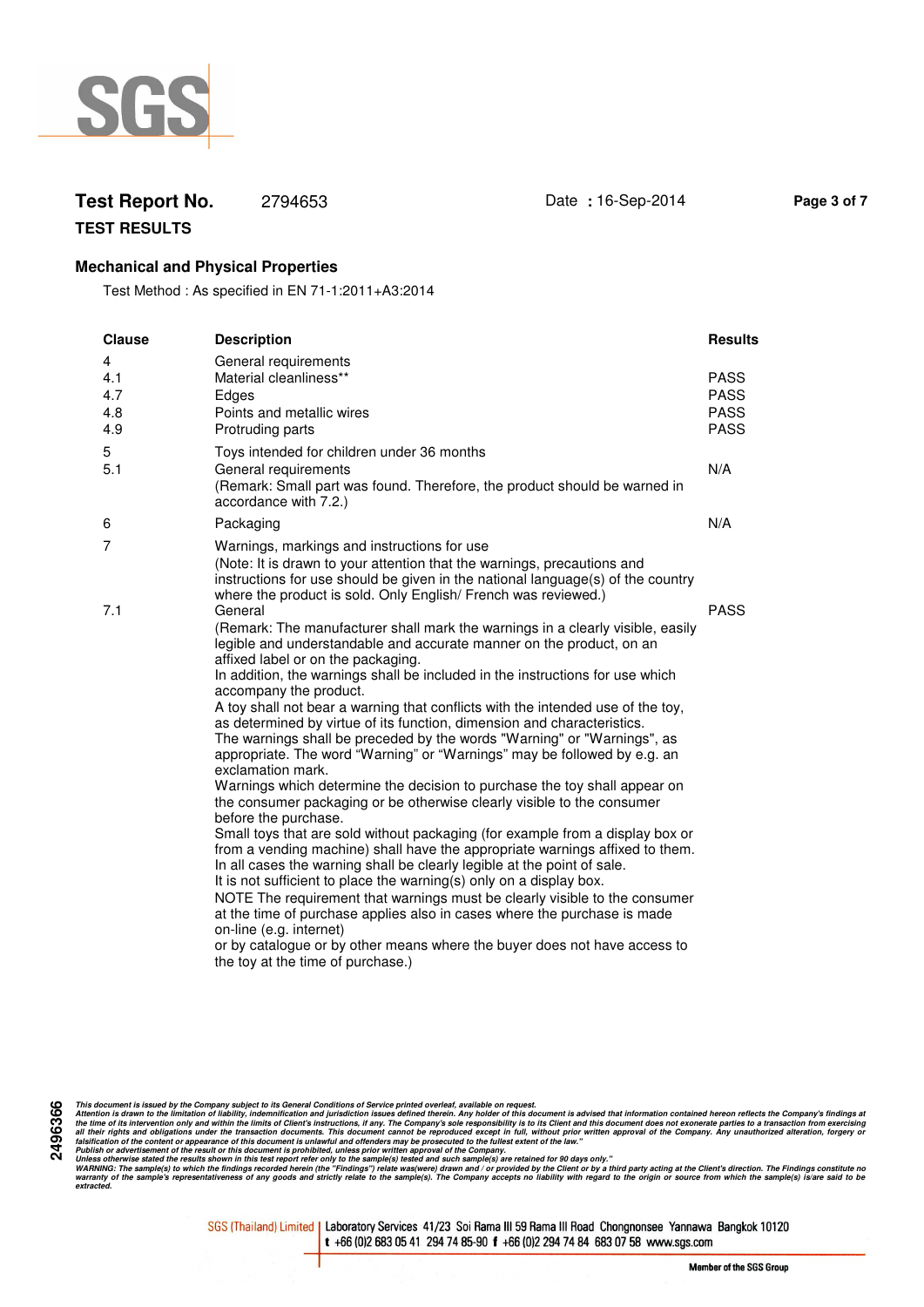

| Test Report No.     | 2794653                                                                                                                                                                                        | Date: 16-Sep-2014 | Page 4 of 7 |
|---------------------|------------------------------------------------------------------------------------------------------------------------------------------------------------------------------------------------|-------------------|-------------|
| <b>TEST RESULTS</b> |                                                                                                                                                                                                |                   |             |
| 7.2                 | <b>PASS</b><br>Toys not intended for children under 36 months<br>(Remark: Small part was found after abuse test. It is acceptable, because<br>appropriate warning was found on the packaging.) |                   |             |
|                     | Remark: 1. Only applicable clauses were shown.<br>2. $N/A = Not$ applicable.<br>3. ** = Visual examination only.                                                                               |                   |             |
| <b>Flammability</b> |                                                                                                                                                                                                |                   |             |
|                     | Test Method: As specified in EN71 Part 2:2011+A1:2014                                                                                                                                          |                   |             |
| <b>Clause</b>       | <b>Description</b>                                                                                                                                                                             | <b>Results</b>    |             |
| 4.1                 | General                                                                                                                                                                                        | <b>PASS</b>       |             |

Remark : Only applicable clauses were shown.

This document is issued by the Company subject to its General Conditions of Service printed overled, available on regard.<br>Attention is drawn to the ilmitation of liability, indemnification and jurisdiction issues defined t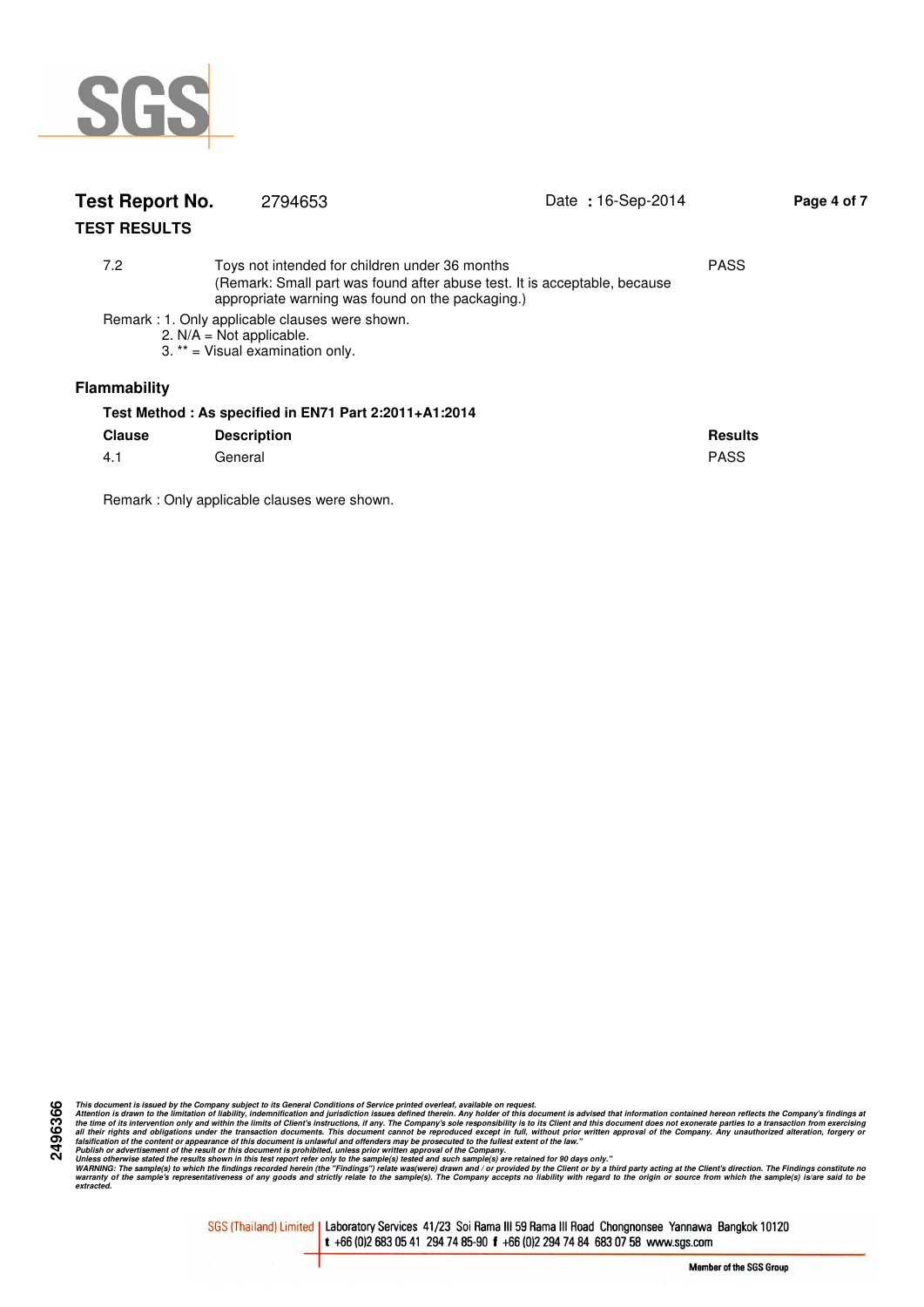

# **Test Report No.** 2794653 Date **:** 16-Sep-2014 **Page 5 of 7**

#### **TEST RESULTS**

**Labeling requirement (Washing/Cleaning instruction, CE mark, importer / manufacturer name and address, product identification) according to the Directive 2009/48/EC - Safety of toys**

| Summary table:            |                           |               |
|---------------------------|---------------------------|---------------|
|                           | <b>Observation Result</b> | Location      |
| CE mark                   | Present                   | Packaging     |
| Manufacturer's<br>Name    | Absent                    | Toy/Packaging |
| Manufacturer's<br>Address | Absent                    | Toy/Packaging |
| Importer's Name           | Present                   | Packaging     |
| Importer's Address        | Present                   | Packaging     |
| Product ID                | Present                   | Packaging     |

Note:

**2496366**

1. According to Directive 2009/48/EC, a toy intended for use by children under 36 months must be designed and manufactured in such a way that it can be cleaned. A textile toy must, to this end, be washable, except if it contains a mechanism that may be damaged if soak washed. The manufacturer should, if applicable, provide instructions on how the toy has to be cleaned.

2. CE marking should be visible from outside the packaging and its height must be at least 5mm.

3. Manufacturer's and Importer's name, registered trade name or registered trade mark and the address at which the manufacturer can be contacted must be indicated on the toy or, where that is not possible, on its packaging or in a document accompanying the toy.

4. Manufacturers must ensure that their toys bear a type, batch, serial or model number or other element allowing their identification, or where the size or nature of the toy does not allow it, that the required information is provided on the packaging or in a document accompanying the toy.

This document is issued by the Company subject to its General Conditions of Service printed overled, available on regard.<br>Attention is drawn to the ilmitation of liability, indemnification and jurisdiction issues defined t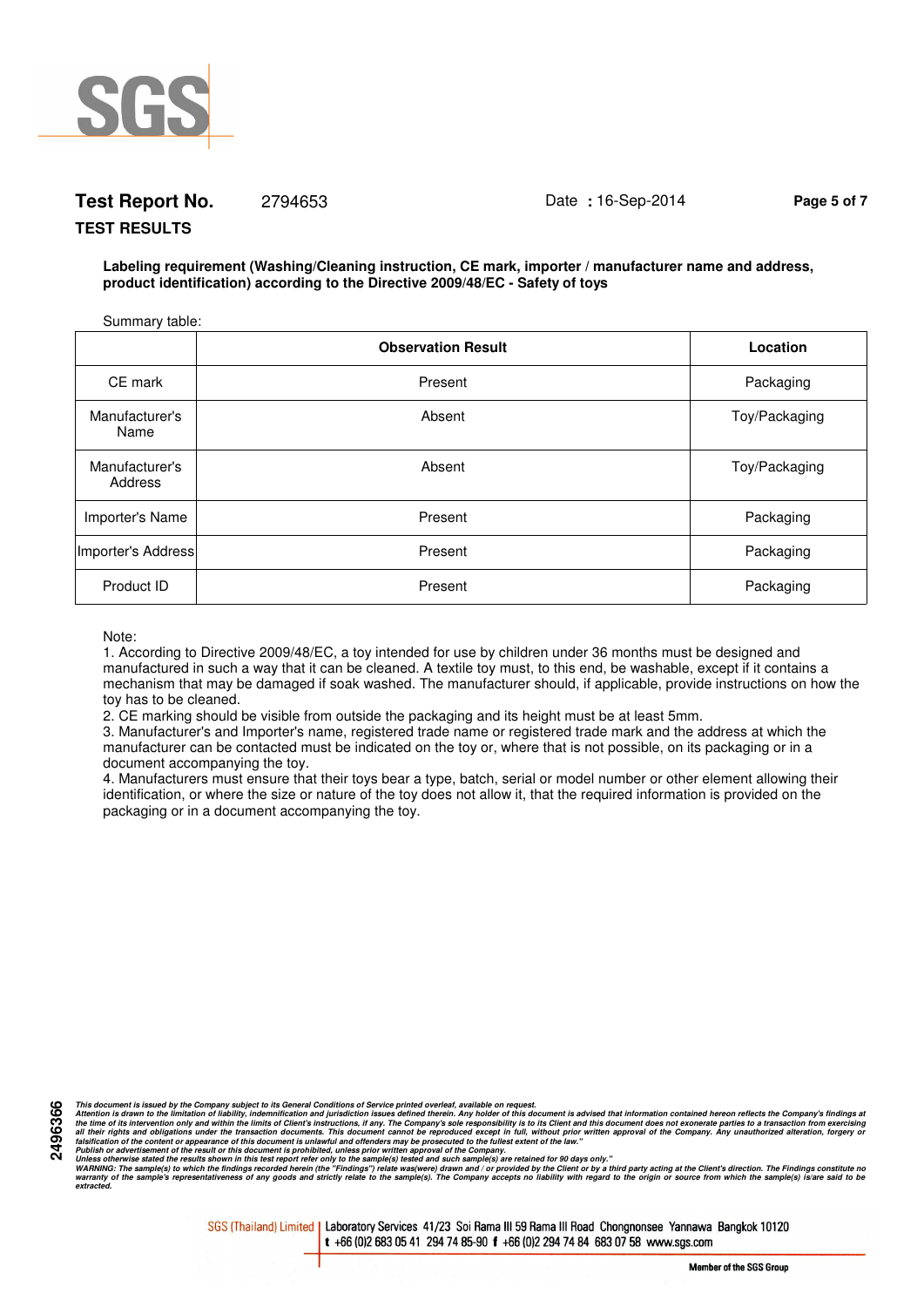

## **Test Report No.** 2794653 Date **:** 16-Sep-2014 **Page 6 of 7**

## **TEST RESULTS**

### **EN71-3 : 2013 - Migration of certain elements**

#### **Category III : Scrapped-off toy material**

#### **Method : With reference to EN-71-3 : 2013. Analysis of general elements was performed by ICP-OES and ICP-MS. Chromium (III) was obtained by calculation ,chromium (VI) was analyzed by UV-VIS.**

| <b>Analysis</b>                  |           |               | <b>Result</b><br>(mg/kg) | Limit<br>(mg/kg) |
|----------------------------------|-----------|---------------|--------------------------|------------------|
|                                  |           | Sample (1)    | Sample (2)               |                  |
| Aluminium (Al)                   | (Soluble) | $<$ 10        | 126                      | 70,000           |
| Antimony (Sb)                    | (Soluble) | $<$ 15        | $<$ 15                   | 560              |
| Arsenic (As)                     | (Soluble) | ${<}15$       | $<$ 15                   | 47               |
| Barium (Ba)                      | (Soluble) | $<$ 5         | $<$ 5                    | 18,750           |
| Boron (B)                        | (Soluble) | $<$ 10        | $<$ 10                   | 15,000           |
| Cadmium (Cd)                     | (Soluble) | $<$ 5         | $<$ 5                    | 17               |
| Chromium (Cr)                    | (Soluble) | 0.5           | < 0.2                    |                  |
| Chromium (III) (Cr (III))***     | (Soluble) | 0.5           | Not conducted            | 460              |
| $(Cr (VI))$ ***<br>Chromium (VI) | (Soluble) | <0.2          | Not conducted            | 0.2              |
| Cobalt (Co)                      | (Soluble) | $<$ 10        | $<$ 10                   | 130              |
| Copper (Cu)                      | (Soluble) | $<$ 10        | < 10                     | 7,700            |
| Lead (Pb)                        | (Soluble) | $<$ 5         | $<$ 5                    | 160              |
| Manganese (Mn)                   | (Soluble) | $<$ 10        | $<$ 10                   | 15,000           |
| Mercury (Hg)                     | (Soluble) | $<$ 5         | $<$ 5                    | 94               |
| Nickel (Ni)                      | (Soluble) | $<$ 10        | $<$ 10                   | 930              |
| Selenium (Se)                    | (Soluble) | < 15          | $<$ 15                   | 460              |
| Strontium (Sr)                   | (Soluble) | $<$ 10        | $<$ 10                   | 56,000           |
| Tin (Sn)                         | (Soluble) | $<$ 10        | $<$ 10                   | 180,000          |
| Organic Tin <sup>^</sup>         | (Soluble) | Not conducted | Not conducted            | 12               |
| Zinc (Zn)                        | (Soluble) | $<$ 10        | $<$ 10                   | 46,000           |
| Conclusion                       |           | <b>PASS</b>   | <b>PASS</b>              |                  |

Sample description :

1. Black coating from wheel

2. Natural wood with lacquer coating

Remark : 1. Results shown are based on the total weight of dry sample.

- $2. < =$  Less than
- 3. 1 mg/kg = 1 ppm (part per million)
- 4. \*\*\* = Confirmation test of soluble chromium (III) & chromium (VI) is not required in case of soluble chromium does not exceed their requirements as specified in EN71-3: 2013
- 5. ^ = Confirmation test of soluble organic tin is not required in case of soluble tin, after conversion, does not exceed the soluble organic tin requirement as specified in EN71-3: 2013.

This document is issued by the Company subject to its General Conditions of Service printed overled, available on regard.<br>Attention is drawn to the ilmitation of liability, indemnification and jurisdiction issues defined t